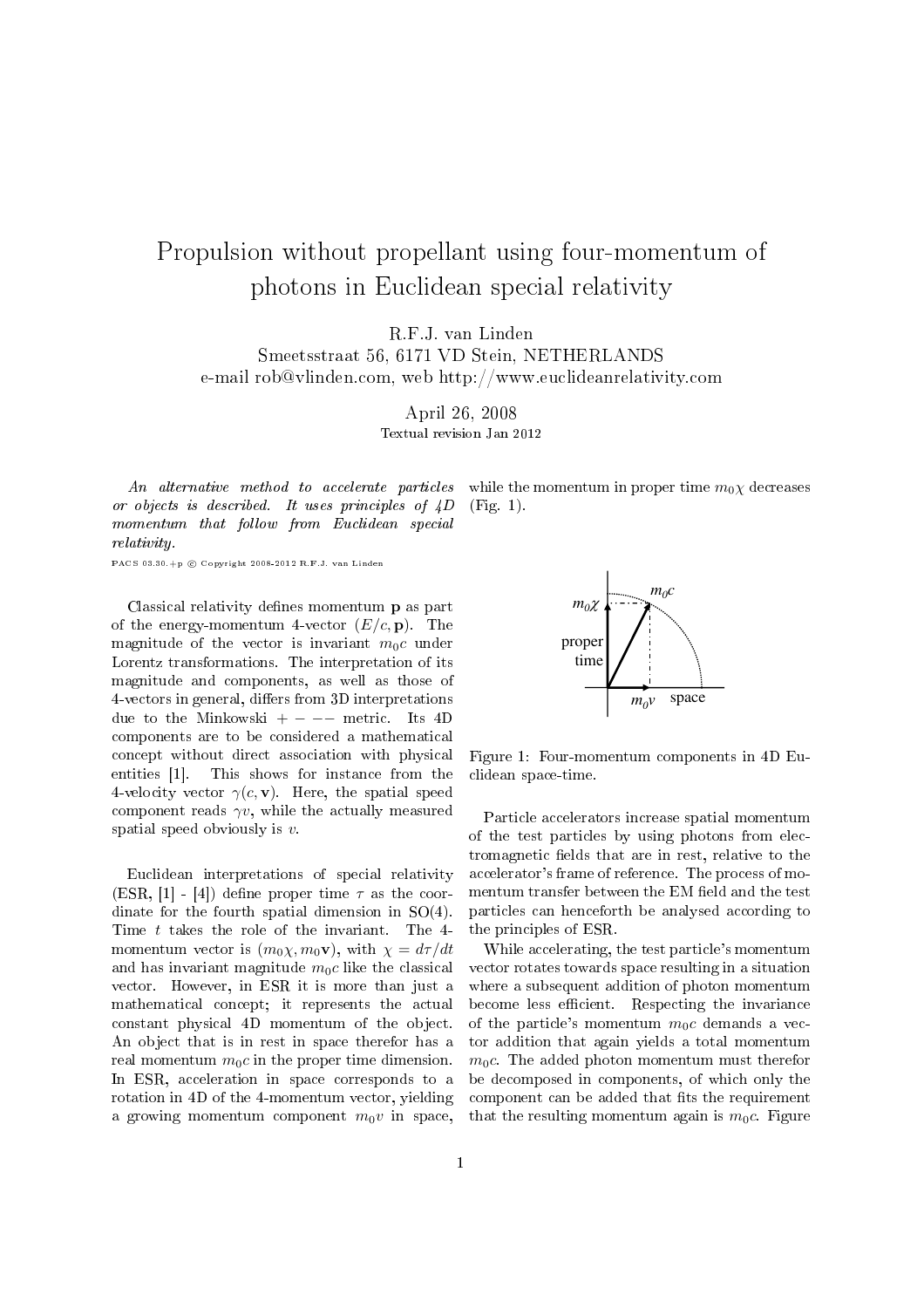2 shows an example. The result should produce another photon, carrying the momentum component that could not be used for the acceleration.



Figure 2: Decomposition of photon momentum to reach an allowed vector addition.

When the test particle's speed reaches values near c, the acceleration becomes extremely inef ficient. Only a very small fraction of the original photon momentum can be used to further rotate the test particle's 4-momentum vector towards space (Fig. 3).



Figure 4: Addition using photon with rotated momentum vector.

In theory, such photons could accelerate a test particle up to speed c.

Photons that are emitted by electrically charged particles with relativistic speeds have such a rotated momentum vector. The emission leads to a slowdown or acceleration of the particle, changing the direction of the particle's 4D momentum vector. Figure 5 shows an example.





Figure 3: Momentum addition becoming inefficient at high test particle speeds.

In this way it will obviously be impossible to accelerate the test particle to exactly c. The photon momentum vector cannot be decomposed into components that are orthogonal to itself. Going back to classical Minkowski-based relativity, the explanation is that the relativistic mass of the test particle becomes near-infinite, making it impossible to accelerate it any further.

From this analysis it becomes clear that the test particle could be accelerated more efficiently by using photons that have a momentum vector that is Figure 5: Emission of a photon with rotated momentum vector.

In essence, the source of the electromagnetic fields in the particle accelerator should be comoving with the test particles to reach a more ef ficient acceleration process. Alternatively, photons could be used that are produced in the particle accelerator itself, commonly observed as synchroton radiation, or those that were produced during the momentum transfer as shown in Fig. 2. Such radiation could potentially be used to further accelerate other particles.

The setup of the controversial Podkletnov experiment [5] may also very well constitute the

already (partly) rotated in 4D (Fig. 4).